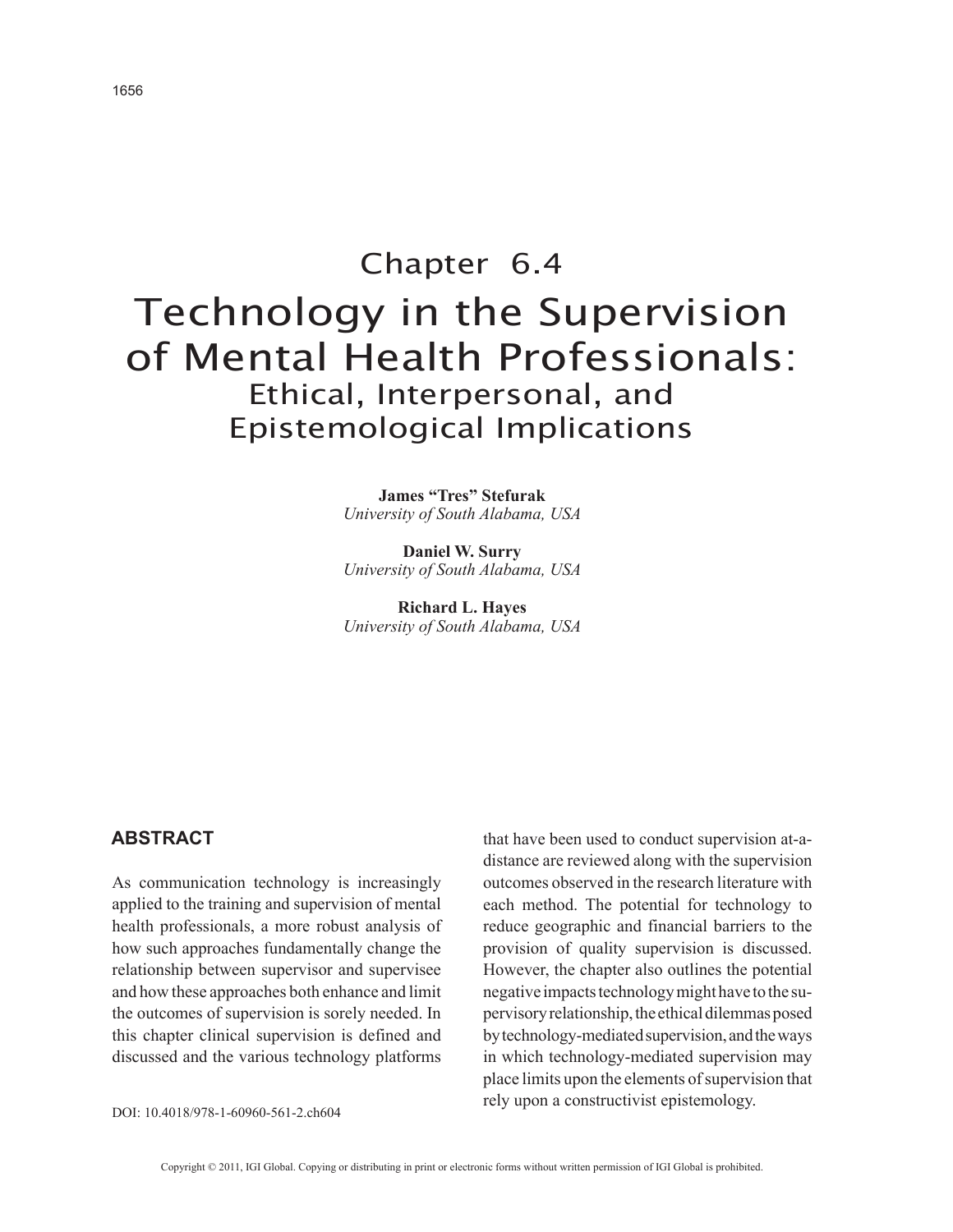## **INtrODUctION**

Since the advent of telephone technology and later television technology health care providers have sought ways to utilize communication technology to extend the reach of health services and; this approach has come to be known as telemedicine (Strehle & Shabde, 2006). The majority of the research and design in telemedicine has occurred in the last 20-30 years as computer, internet and audio/visual technology have matured and become increasingly available and affordable. Among the forces propelling the interest in telemedicine have been the rising costs of health care and the desire by providers to reach underserved populations (Craig & Patterson, 2005). Similar forces related to shortages of specific health care professional groups and the increased demand for health care services for traditionally underserved populations have promoted the application of technology to the training and supervision of health care providers as well. Such interest in applying technology to enhance both service delivery and training of professionals has certainly been present across the range of medical and allied health professions, and this includes the mental health professions in which the present authors are most interested.

Within the mental health professions a variety of technologies including telephones, email, text messaging, internet chat, web-based groups, virtual reality environments, and videoconferencing have been used to deliver a variety of mental health services including consultation, assessment and diagnosis, and medication evaluations (Hilty et al., 2002), as well as counseling/ psychotherapy (Caspar, 2004; Oravec, 2000). This work has been conducted across the range of mental health professions including applied psychology (Caspar, 2004; Kanz, 2001), social work (Park-Oliver & Demiris, 2006; Parrott & Madoc-Jones, 2008), counselor education (Vaccaro & Lambie, 2007; Myrick & Sabella), and psychiatry (Hilty, et al., 2006).

In addition to aiding the delivery of mental health services to clients, technology, particularly internet-based technology and video conferencing, has also been applied to the task of training and supervising mental health professionals (hereafter MHPs). Scholars across the mental health professions have explored and put forth models of training and supervision that utilize email (Clingerman & Bernard, 2004), web-based supervision groups (Gainor & Constantine, 2002; Yeh et al., 2008), web/computer-based training systems (Berger, 2004; Weingardt, 2004) videoconferencing (Wood, Miller & Hargrove, 2005), and virtual reality technology (Beutler & Harwood, 2004) to enhance the acquisition of knowledge and skills involved in the competent delivery of mental health services such as assessment, diagnosis and psychotherapy. Despite these existing efforts, other authors have noted that the potential of technology-enhanced clinical supervision and training of mental health professionals has yet to be fully tapped (Berger, 2004). It is the area of technology-enhanced clinical supervision of MHPs to which the present chapter applies its focus.

## **tHE mENtAL HEALtH PrOFEssIONs**

Before proceeding to a discussion of the nature of supervision, a brief discussion of the nature of the mental health service delivery systems and the mental health professions is warranted to comprehend how technology has been adopted differentially to some degree across such professions. First, what are the mental health professions? Answering that question is not as simple as it might seem. Mental health is a field characterized by professions that have different philosophical traditions with sometimes only subtle differences in the scope of clinical practice that separates them. A potential list of these professions is as follows in no particular order: